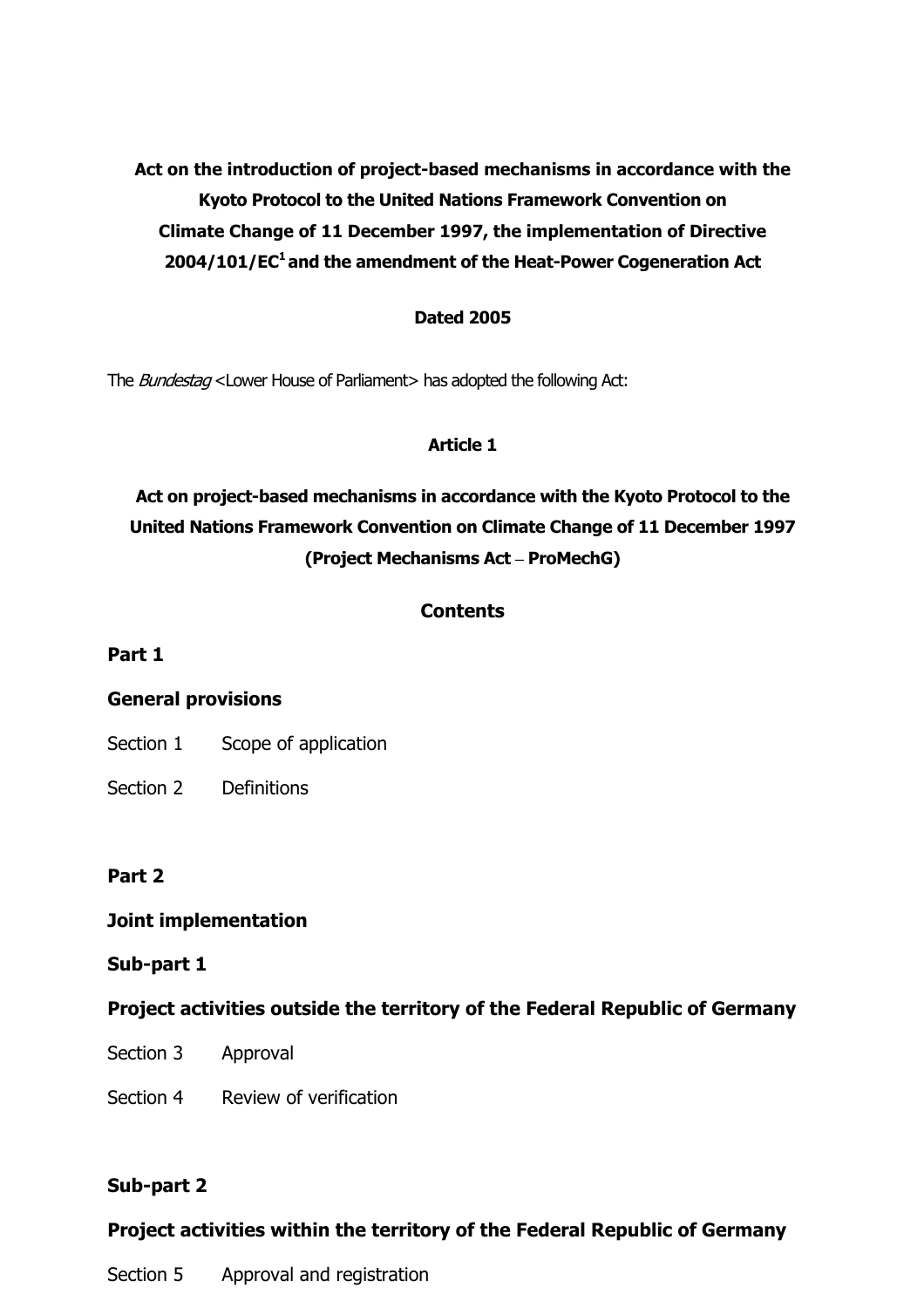Section 6 Confirmation of the verification report

## **Sub-part 3**

### **Designated operational entities**

Section 7 Designated operational entities

## **Part 3**

## **Clean development mechanism**

| Section 8 | Approval |
|-----------|----------|
|-----------|----------|

Section 9 Review application

## **Part 4**

## **Common provisions**

- Section 10 Competent authority; transfer of duties
- Section 11 Appointment of an authorised representative
- Section 12 Monitoring of quantities
- Section 13 Statutory ordinance on approval requirements
- Section 14 Charges
- Section 15 Provisions on fines

## **Annex**

(The Annex contains the German translation of the Marrakesh Accords: 15/CP.7 – 19/CP.7)

<sup>1</sup> This Act serves to implement Directive 2004/101/EC of the European Parliament and of the Council of 27 October 2004 amending Directive 2003/87/EC establishing a scheme for greenhouse gas emission allowance trading within the Community, in respect of the Kyoto Protocol's project mechanisms (Official Journal of the European Union No. L 338, page 18)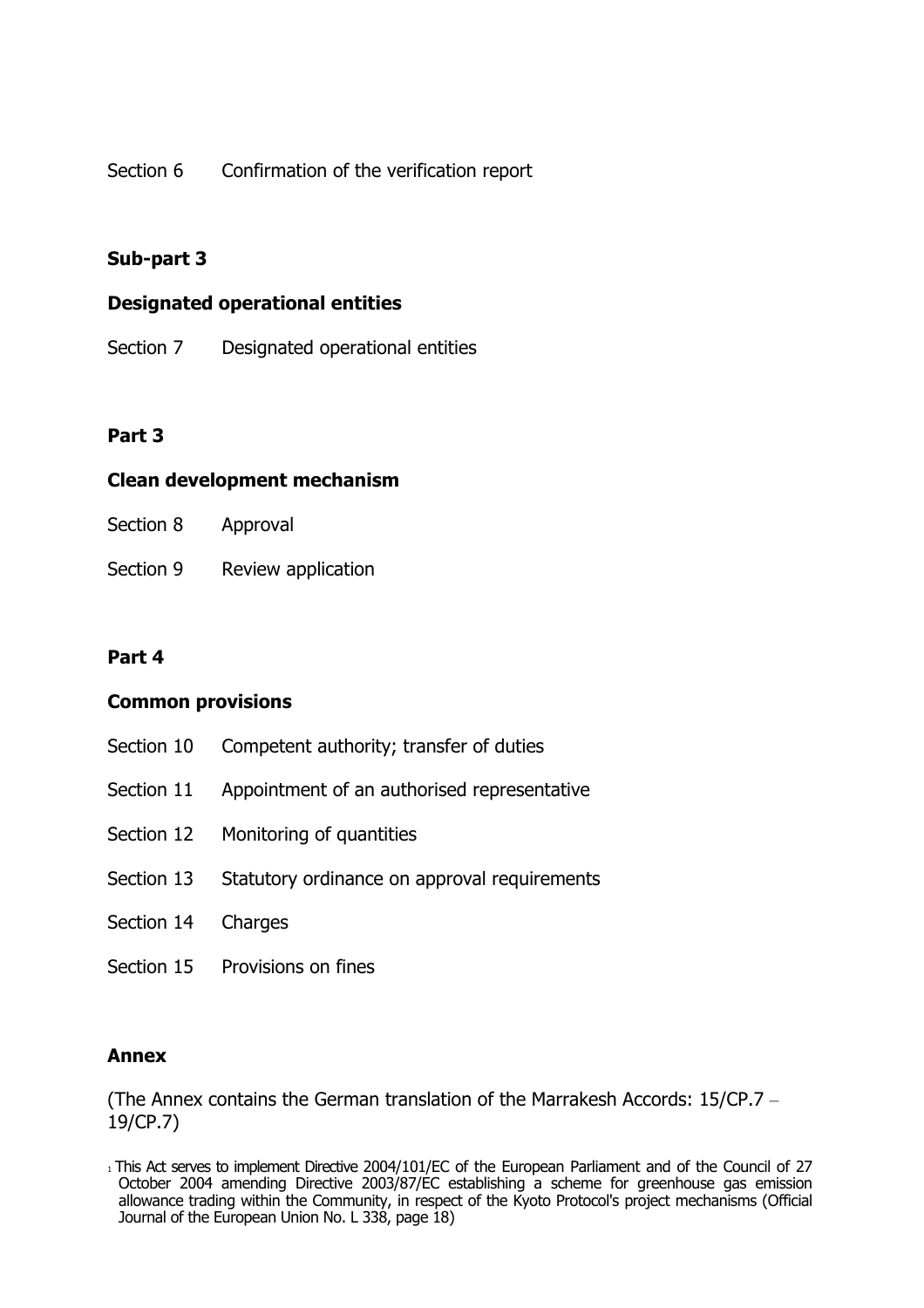## **Part 1 General provisions**

# **Section 1 Scope of application**

(1) This Act applies to the generation of emission reduction units and certified emission reductions resulting from project activities as defined in Articles 6 and 12 of the Protocol in which the Federal Republic of Germany is involved as an investor country or host country.

(2) This Act does not apply to the generation of emission reduction units and certified emission reductions resulting from project activities involving nuclear installations.

# **Section 2 Definitions**

For the purposes of this Act, the following definitions shall apply:

- 1. "Convention" means the United Nations Framework Convention on Climate Change of 9 May 1992 (Federal Law Gazette 1993 II, page 1784),
- 2. "Protocol" means the Kyoto Protocol to the United Nations Framework Convention on Climate Change of 11 December 1997 (Federal Law Gazette 2002 II, page 967),
- 3. "Emissions Trading Directive" means Directive 2003/87/EC of the European Parliament and of the Council of 13 October 2003 establishing a scheme for greenhouse gas emission allowance trading within the Community and amending Directive 96/61/EC of the Council, amended by Directive 2004/101/EC of the European Parliament and of the Council of 27 October 2004 (OJ EU No. L 338, page 18),
- 4. "Emission" means the release into the atmosphere of greenhouse gases as listed in Annex A of the Protocol,
- 5. "Emission reduction" means the reduction of emissions from sources; this shall not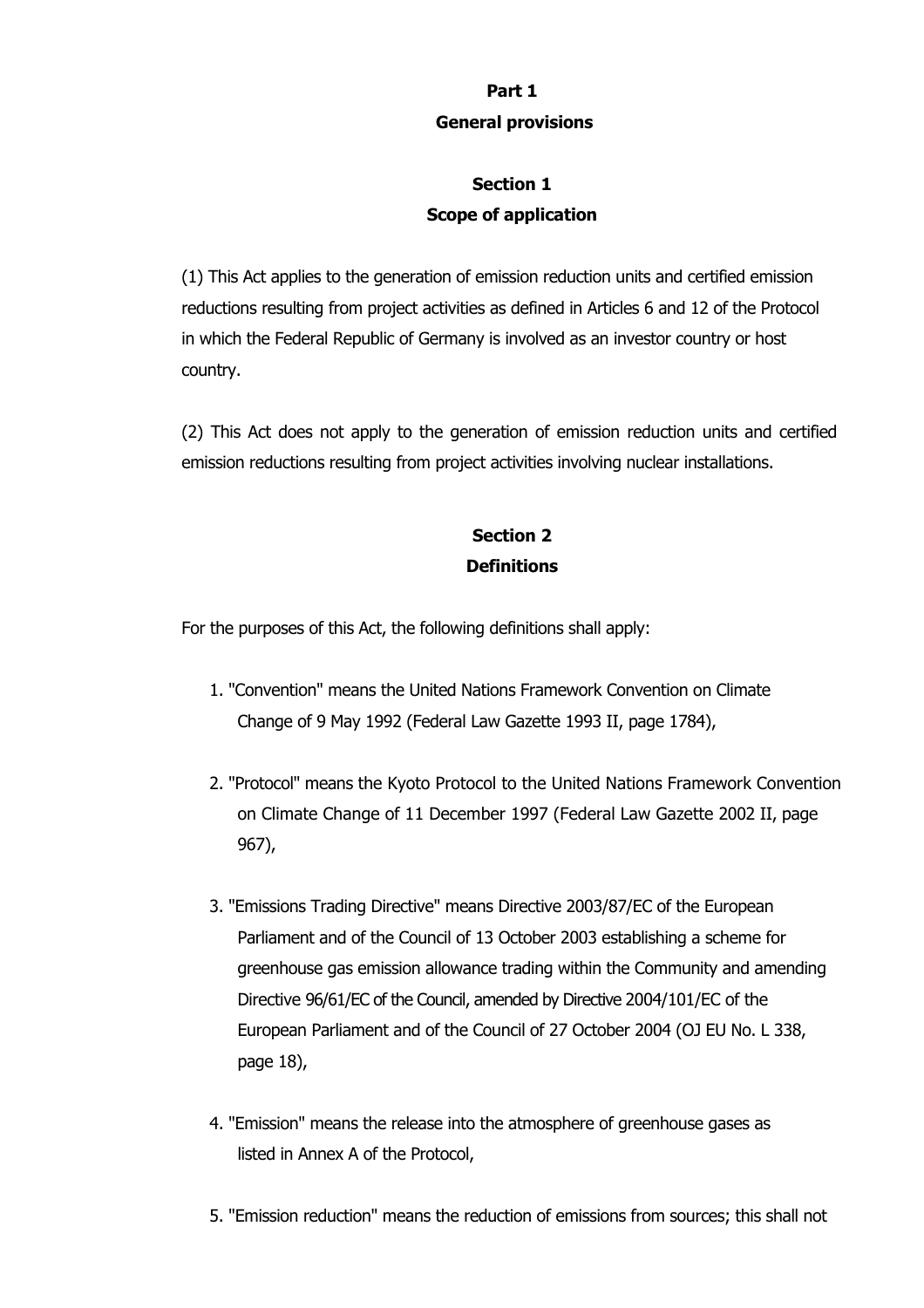include the increased removal of greenhouse gases by sinks in the areas of land use, changes in land use and forestry,

- 6. "Additional emission reduction" means an emission reduction which achieves a lower volume of emissions which would have been incurred had the project activity not been undertaken (baseline emissions),
- 7. "Joint implementation" means a project-based mechanism as defined in Article 6 of the Protocol,
- 8. "Clean development mechanism" means a project-based mechanism as defined in Article 12 of the Protocol,
- 9. "Host country" means the country in whose territory or in whose exclusive economic area the project activity is to be undertaken,
- 10. "Investor country" means the country which, without being the host country, grants its approval pursuant to Article 6, paragraph (1), letter a and Article 12, paragraph (5), letter a of the Protocol,
- 11. "Project initiator" means the natural or legal person with decision-making authority over a project activity; project initiators may also be several individuals acting jointly,
- 12. "Project activity" means the development and implementation of a project in accordance with the requirements of Article 6 or Article 12 of the Protocol and decisions 16/CP.7 or 17/CP.7 of the Conference of the Parties to the Convention,
- 13. "Project documentation" means the documentation by the project initiator outlining the planned implementation of the project activity,
- 14. "Monitoring plan" means the part of the project documentation specifying the nature and scope of the data to be collated during the course of the project, particularly in order to ascertain the emissions from the project activity,
- 15. "Monitoring report" means the report by the project initiator on the data collated in accordance with the provisions of the monitoring plan,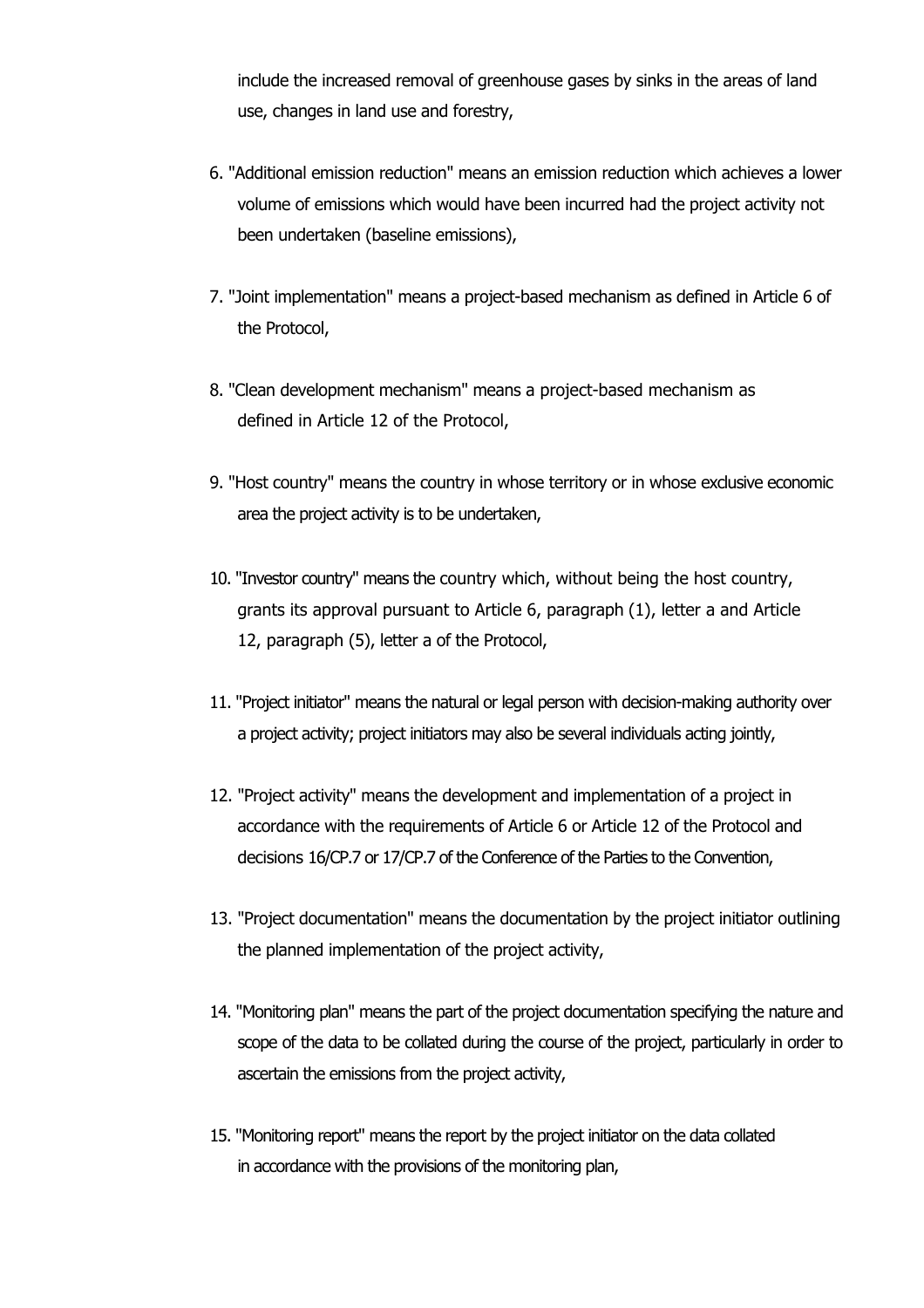- 16. "Approval" means recognition by the competent authority under this Act that emission reduction units or certified emission reductions may be issued for an emission reduction resulting from a validated project activity on the basis of the assertions made in the project documentation, particularly with regard to specified baseline emissions; this shall include approval pursuant to Article 6, paragraph (1), letter a and Article 12, paragraph (5) letter a of the Protocol and the authorisation of the project initiator pursuant to Article 6, paragraph (3) and Article 12, paragraph (9) of the Protocol,
- 17. "Registration" means the entry in a national registry of a project activity undertaken within the territory of the Federal Republic of Germany,
- 18. "Validation report" means the report by a designated operational entity determining whether a particular project meets the decisive requirements of this Act for the purposes of approval,
- 19. "Verification report" means the report by a designated operational entity certifying the extent to which the emission reduction declared in the monitoring report has occurred as a result of the project activity during the period under review,
- 20. "Emission reduction unit" means a unit issued pursuant to Article 6 of the Protocol and decision 16/CP.7 of the Conference of the Parties to the Convention which is equal to one metric tonne of carbon dioxide equivalent,
- 21. "Certified emission reduction" means a unit issued pursuant to Article 12 of the Protocol and decision 17/CP.7 of the Conference of the Parties to the Convention which is equal to one metric tonne of carbon dioxide equivalent,
- 22. "Executive board" means the supervisory body appointed by the Conference of the Parties to the Convention as defined in Article 12, paragraph (4) of the Protocol, 3
- 23. "Eligibility status list" means the publicly accessible list operated by the Secretariat pursuant to Article 8 of the Convention indicating those Parties to the Protocol that meet the eligibility requirements and those that have been suspended, pursuant to number 27 of section D of the Annex to decision 16/CP. 7 and pursuant to number 34 of section F of the Annex to decision 17/CP.7 of the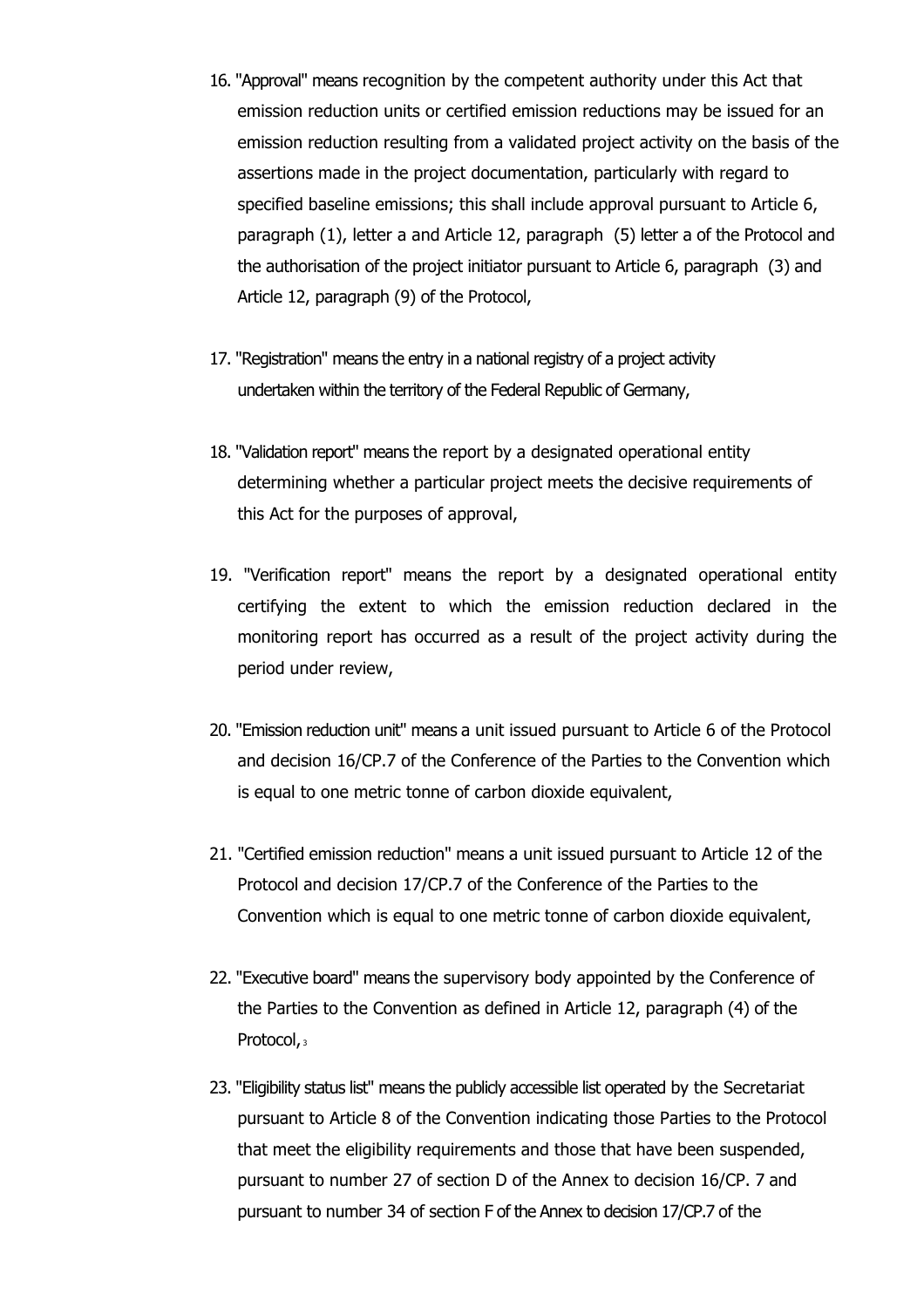#### **Part 2**

#### **Joint implementation**

#### **Sub-part 1**

#### **Project activities outside the territory of the Federal Republic of Germany**

## **Section 3 Approval**

(1) Within the context of joint implementation outside the territory of the Federal Republic of Germany, the competent authority shall grant its approval, provided

- 1. the project documentation conforming to the requirements of paragraph (4) and the objectively and accurately prepared validation report indicate that the project is expected to achieve an additional emission reduction, and
- 2. the project activity does not cause any severe adverse environmental impacts.

Project activities aimed at the generation of electricity from hydropower with a generation capacity in excess of 20 MW must meet the additional requirement of adherence to the valid international criteria and guidelines listed in Article 11b, paragraph (6) of the Emissions Trading Directive . If a project activity is undertaken in the Member States of the European Union, when calculating the anticipated additional reduction in emissions pursuant to number 1, it is necessary to ensure that the specified baseline emissions at least meet the requirements of Community law, notwithstanding the exceptional provisions contained in the accession treaties.

- (2) Approval shall be denied if
	- 1. there are facts to justify the assumption that the project initiator is unable to provide the required guarantee of proper implementation of the project activity, particularly compliance with the obligations under this Act, or
	- 2. a project activity directly or indirectly reduces emissions of greenhouse gases from a installation falling within the scope of the Emissions Trading Directive, and the host country fails to make any provision for a ruling in accordance with section 5, paragraph (1), sentence 3 or a comparable measure to compensate for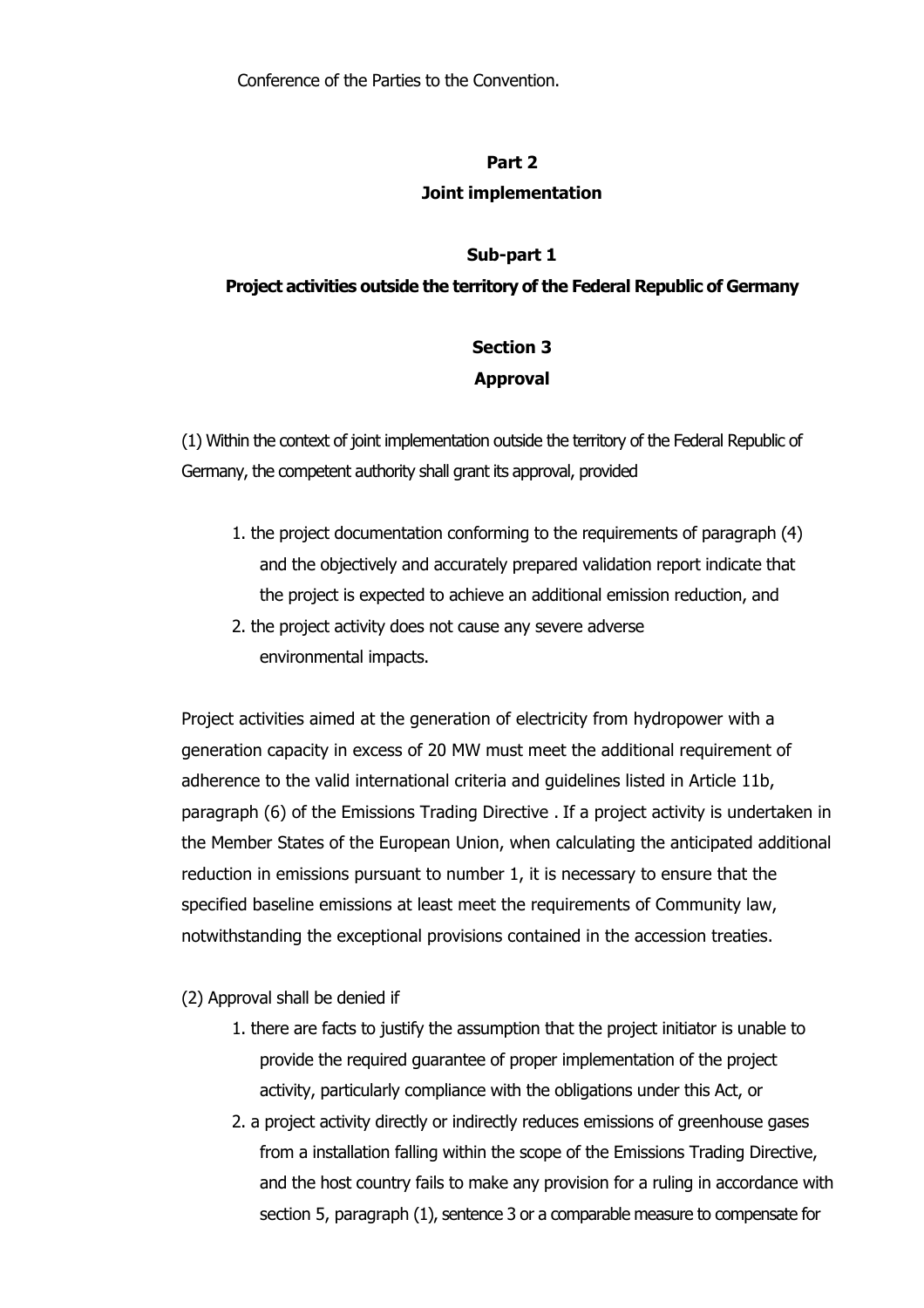the double counting of an emission reduction.

- (3) Approval shall be granted for a limited period in accordance with the term applied for by the project initiator. A single term must not exceed a period of ten years. Provided the initial term does not exceed a maximum of seven years, upon application, approval for the same project activity may be renewed up to two times, for no more than seven years in each case. If the term extends beyond 31 December 2012, approval shall be granted subject to the proviso that once the commitment period pursuant to Article 3, paragraph (1) of the Protocol has expired, joint implementation shall continue on the basis of a decision to be adopted by the Conference of the Parties to the Protocol.
- (4) Approval shall be granted upon submission of a written application by the project initiator to the competent authority. The project initiator shall enclose the following documents with his application:
	- 1. the project documentation,
	- 2. the validation report, and
	- 3. a letter of endorsement from the host country, if such a letter has been issued.

The project documentation, including the monitoring plan, must be prepared in accordance with the requirements on form and content listed in Appendix B to the Annex to decision 16/ CP. 7 of the Conference of the Parties to the Convention. The Federal Ministry for the Environment, Nature Conservation and Nuclear Safety may, by agreement with the Federal Ministry of Economics and Labour, regulate the requirements on form and content for the project documentation, including the monitoring plan, by way of a statutory ordinance which shall not require the consent of the *Bundesrat* <Upper House of Parliament>, with due regard for Appendices B and C to the Annex to decision 17/ CP. 7 and Appendix B to the Annex to decision 16/ CP. 7 of the Conference of the Parties to the Convention. This statutory ordinance may set out simplified requirements for small and medium-sized project activities regarding the application documents and proof of the anticipated additional reduction in emissions. The competent authority shall confirm receipt of the application and the enclosed documents to the project initiator immediately in writing. It will advise the project initiator within two weeks of any additional documents and information it may require in order to reach a decision.

(5) Within two months of receiving the complete application documents, the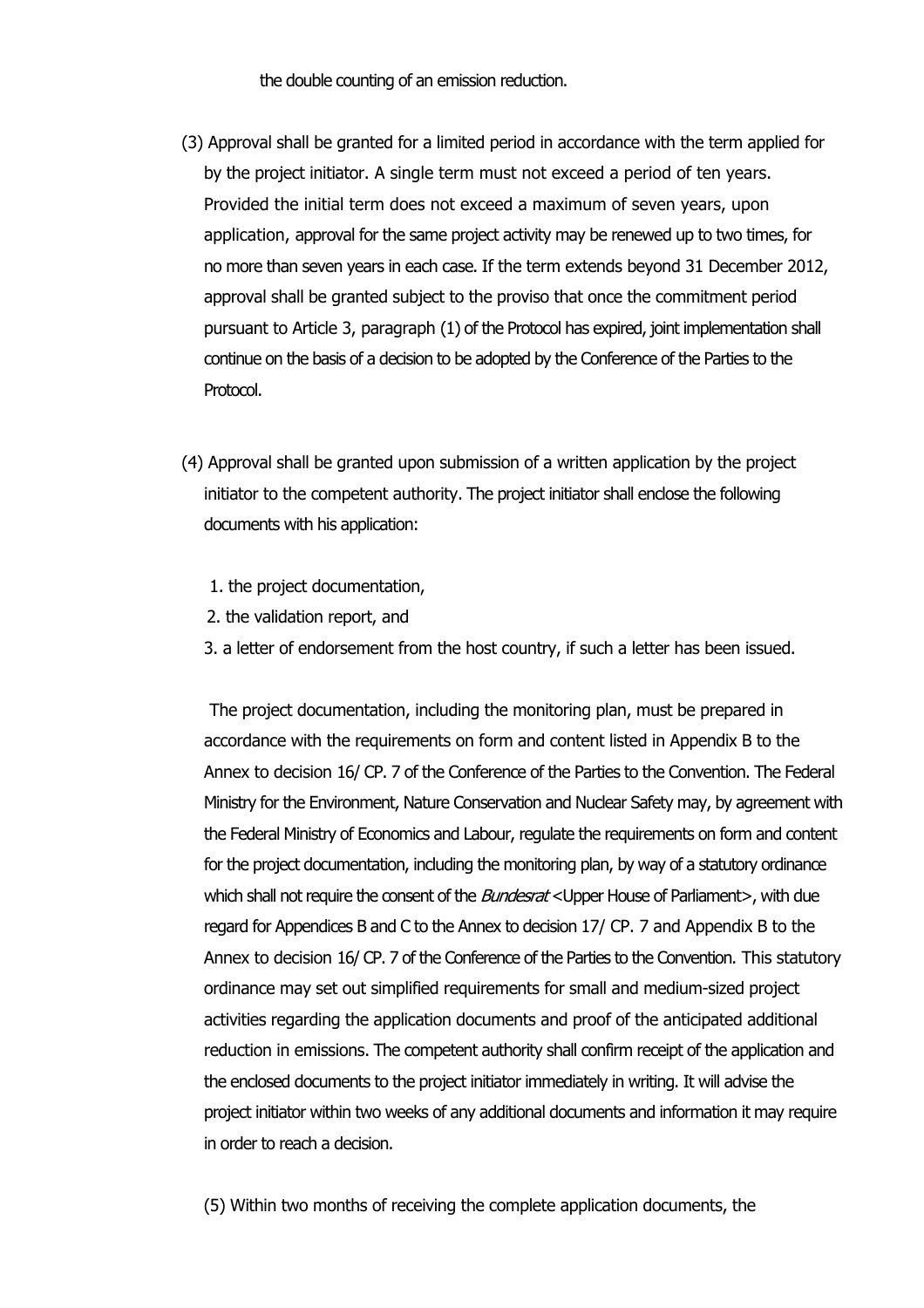competent authority shall reach a final decision regarding the application.

(6) At the request of the project initiator, the competent authority shall aid the development of a project activity by issuing a letter of endorsement, if it believes that approval for the project activity is likely to be granted. This letter of endorsement shall not have any binding legal validity; in particular, it shall in no way be construed as a guarantee that approval will be granted pursuant to paragraph (1).

(7) Paragraphs (1) to (5) shall not apply if the eligibility status list indicates that the Federal Republic of Germany, as a possible investor country and the possible host country, fails to meet the eligibility requirements pursuant to number 21, section D of the Annex to decision 16/CP.7 of the Conference of the Parties to the Convention.

## **Section 4 Review of verification**

Following disclosure of the verification report, if there are grounds to doubt the correctness or completeness of said report which the project initiator is unable to rectify, the competent authority shall submit a review application to the competent authority of the host country without delay. The project initiator shall be notified of this fact immediately.

### **Sub-part 2**

#### **Project activities within the territory of the Federal Republic of Germany**

#### **Section 5**

#### **Approval and registration**

- (1) Within the context of joint implementation in the territory of the Federal Republic of Germany, the competent authority shall grant its approval, provided
	- 1. the project documentation conforming to the requirements of paragraph (4) and the objectively and accurately prepared validation report indicate that the project is expected to achieve an additional emission reduction, and
	- 2. the project activity does not cause any severe adverse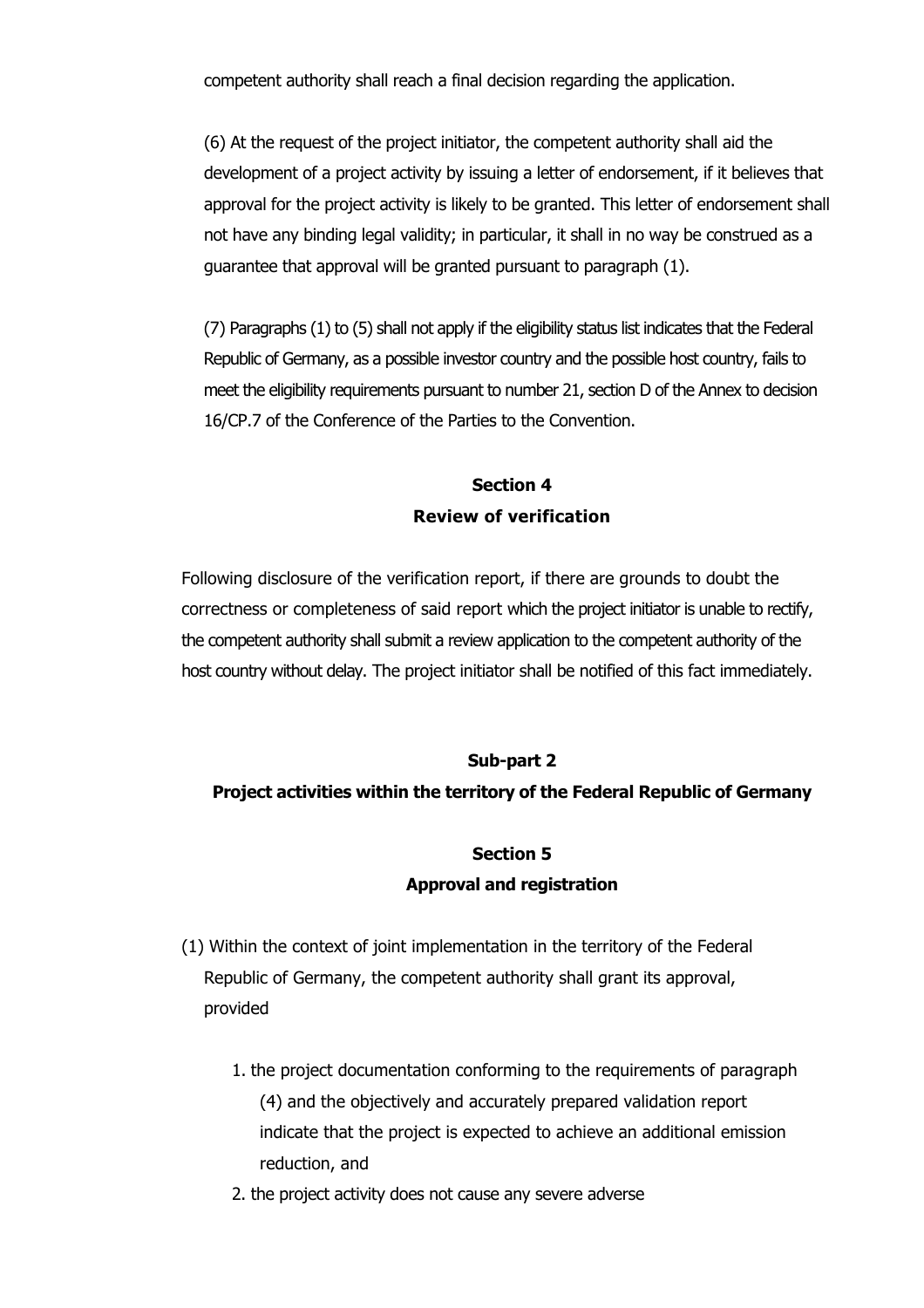#### environmental impacts.

Section 3, paragraph (1), sentence 2 shall apply *mutatis mutandis*. If a project activity directly or indirectly reduces emissions of greenhouse gases from an installation falling within the scope of the Emissions Trading Directive, then this reduction in emissions shall form part of the baseline emissions when calculating the anticipated additional reduction in emissions pursuant to number 1. If a project activity is in receipt of public funding from the Federal Republic of Germany, the proportion of the reduction in emissions from the project activity attributable to public funding shall form part of the baseline emissions; this shall not apply if the purpose of public funding was to safeguard investments. The remuneration of electricity pursuant to section 5, paragraph (1) of the Renewable Energy Sources Act and the premium payable for electricity from combined heat and power installations as defined in section 5 of the Heat-Power Cogeneration Act shall be considered equivalent to public funding.

(2) Approval shall be denied if

- 1. there are facts to justify the assumption that the project initiator is unable to offer the required guarantee for proper implementation of the project activity, particularly compliance with the obligations under this Act, or
- 2. the investor country is unwilling to admit project activities within its national territory under comparable conditions.
- (3) Approval shall be granted for a limited period in accordance with the term applied for by the project initiator. The term must not extend beyond 31 December 2012.
- (4) Approval shall be granted upon submission of a written application by the project initiator to the competent authority. The project initiator shall enclose the following documents with his application:
	- 1. The project documentation, and
	- 2. the validation report.

Section 3, paragraph (4), sentence 3 shall apply *mutatis mutandis*. The Federal Ministry for the Environment, Nature Conservation and Nuclear Safety may, by agreement with the Federal Ministry of Economics and Labour, regulate the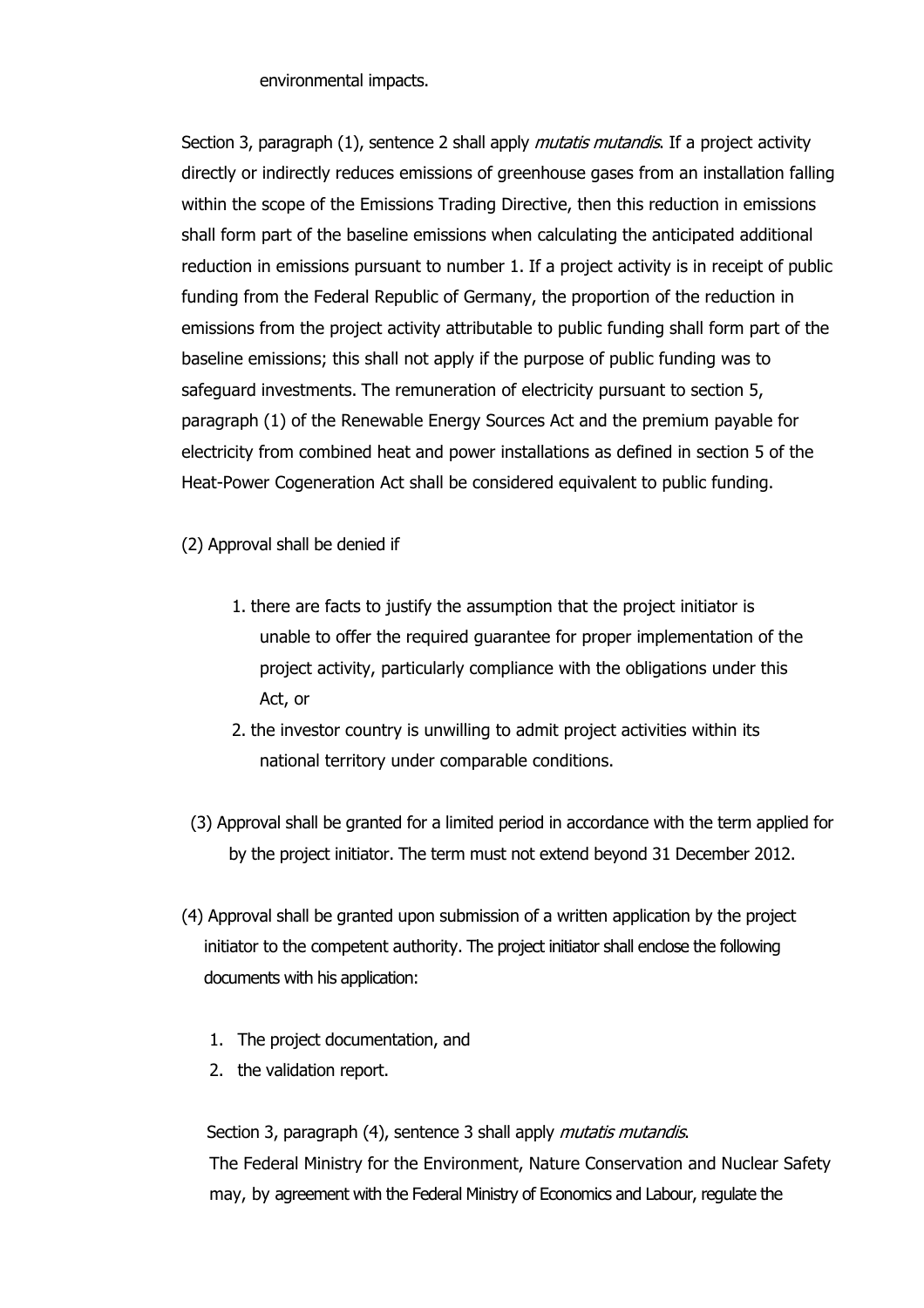requirements on form and content for the project documentation, including the monitoring plan, by way of a statutory ordinance which shall not require the consent of the *Bundesrat* <Upper House of Parliament>, with due regard for Appendices B and C to the Annex to decision 17/ CP. 7 and Appendix B to the Annex to decision 16/ CP. 7 of the Conference of the Parties to the Convention. This statutory ordinance may set out simplified requirements for small and medium-sized project activities regarding the application documents and proof of the anticipated additional reduction in emissions. Section 3, paragraph (4), sentences 6 and 7 shall apply *mutatis mutandis*.

- (5) The applicant shall submit to the competent authority the project documentation and the address of the designated operational entity he has appointed for the purposes of validation as soon as it is ready. The forwarded information shall be published in accordance with section 10 of the Environmental Information Act.
- (6) Approval pursuant to paragraph (1) shall not include any other official decisions also required under public law in order to execute the project activity.
- (7) The approval shall explicitly state that emission reduction units may only be issued for emission reductions achieved on or after 1 January 2008.
- (8) Pursuant to Article 24, paragraph (1), sentence 2 of Commission Regulation (EC) No. 2216/2004 of 21 December 2004 for a standardised and secured system of registries pursuant to Directive 2003/87/EC and Decision No 280/2004/EC of the European Parliament and of the Council (OJ EU No. L 386, page 1), the competent authority shall operate a national registry of project activities falling under the scope of joint implementation within the territory of the Federal Republic of Germany. The competent authority shall register the project activity as soon as approval pursuant to paragraph (1) has been granted and the approval of the investor country has been given.

(9) Section 3, paragraph (5) shall apply *mutatis mutandis*.

(10) This provision shall not apply if the eligibility status list indicates that the Federal Republic of Germany, as a possible investor country and the possible host country, fails to meet the eligibility requirements as outlined in number 21, section D of the Annex to decision 16/CP.7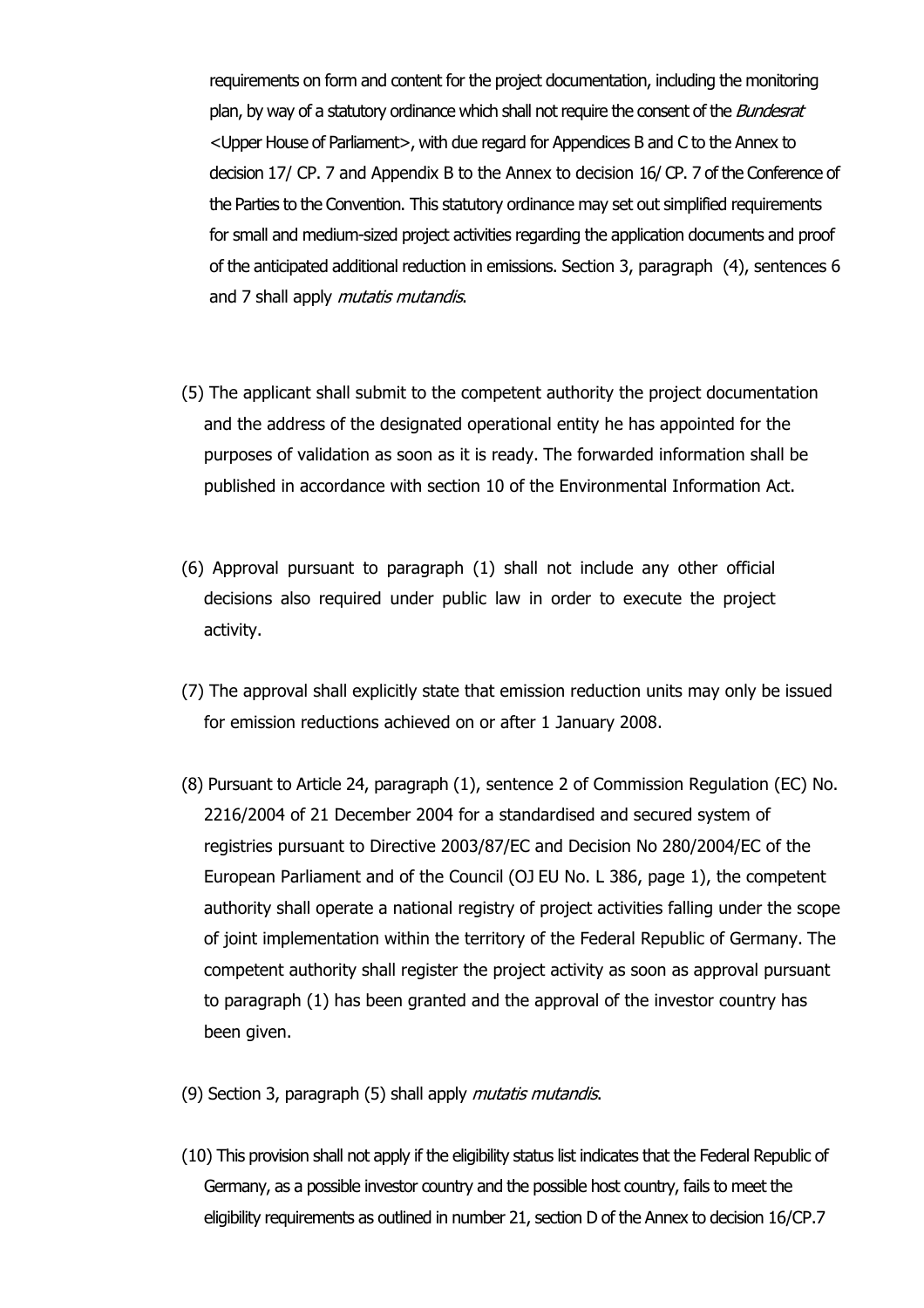of the Conference of the Parties to the Convention.

# **Section 6 Confirmation of the verification report**

- (1) The competent authority shall confirm the verification report, provided
	- 1. the project activity was undertaken in accordance with the project documentation on which approval was based, and in particular, the monitoring report complies with the requirements of the validated monitoring plan,
	- 2. the verification report was prepared accurately and objectively, and
	- 3. the verification report indicates that double counting on the basis of direct or indirect emission reductions, or double crediting on the basis of public funding pursuant to section 5, paragraph (1), sentences 4 and 5, are excluded.

Before the competent authority rejects confirmation of the verification report, the project initiator and the designated operational entity appointed to conduct verification shall be given an opportunity to voice their opinions on the material facts of the decision.

- (2) Confirmation shall be granted upon submission of a written application to the competent authority by the project initiator. The project initiator shall enclose the following documents with his application:
	- 1. the monitoring report, and
	- 2. the verification report.

The project initiator is required to ensure that the information contained in the monitoring report is correct and complete. Section 3, paragraph (4), sentences 6 and 7 shall apply *mutatis mutandis*.

(3) Immediately following confirmation of the verification report, the competent authority shall notify the registry administrator pursuant to Article 2, letter q of Regulation (EC) No. 2216/2004. The registry administrator shall transfer the number of emission reduction units, corresponding to the verified quantity of emission reductions in tonnes of carbon dioxide equivalent, to the account designated by the project initiator.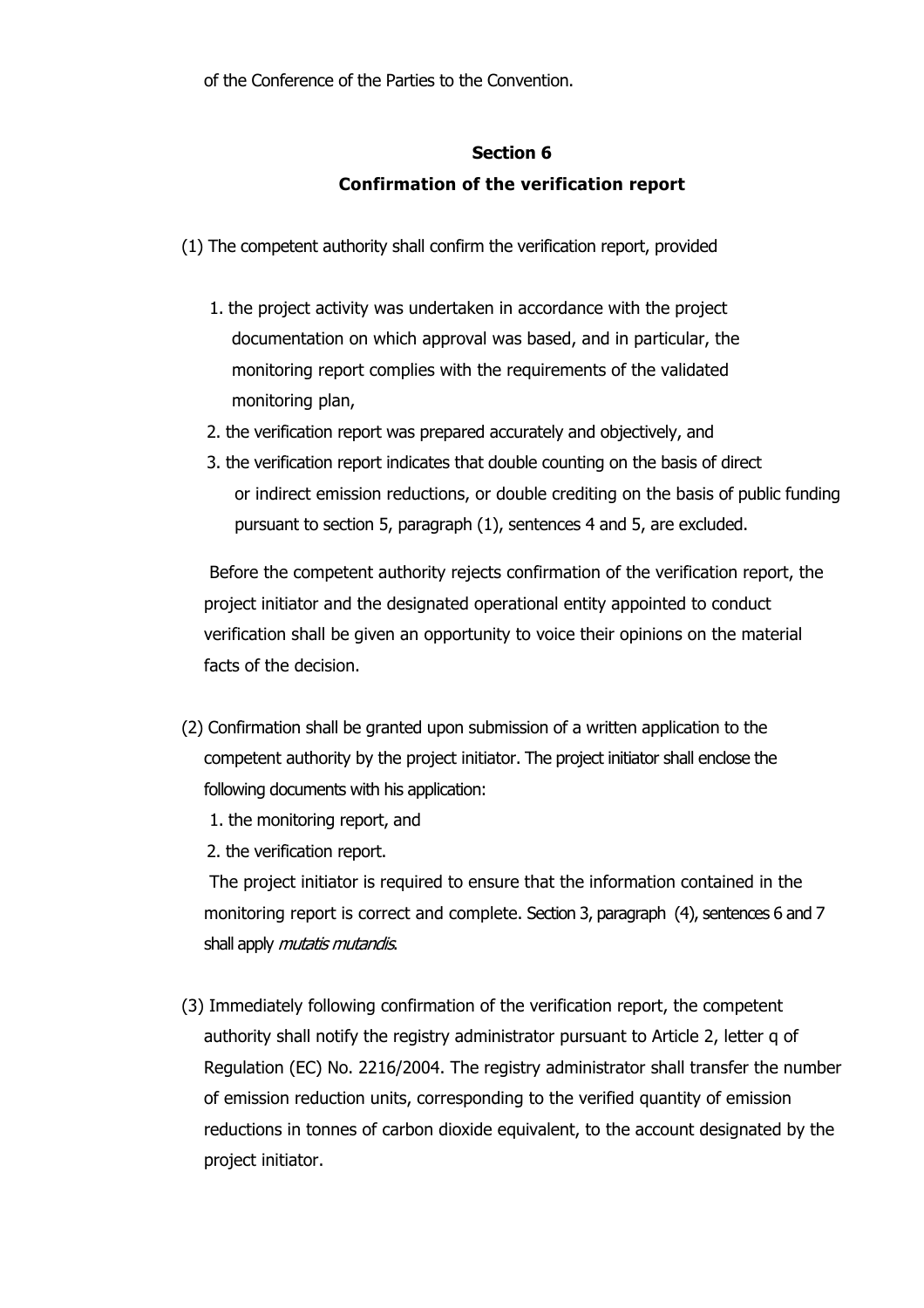## **Sub-part 3**

## **Designated operational entities**

**Section 7 Designated operational entities**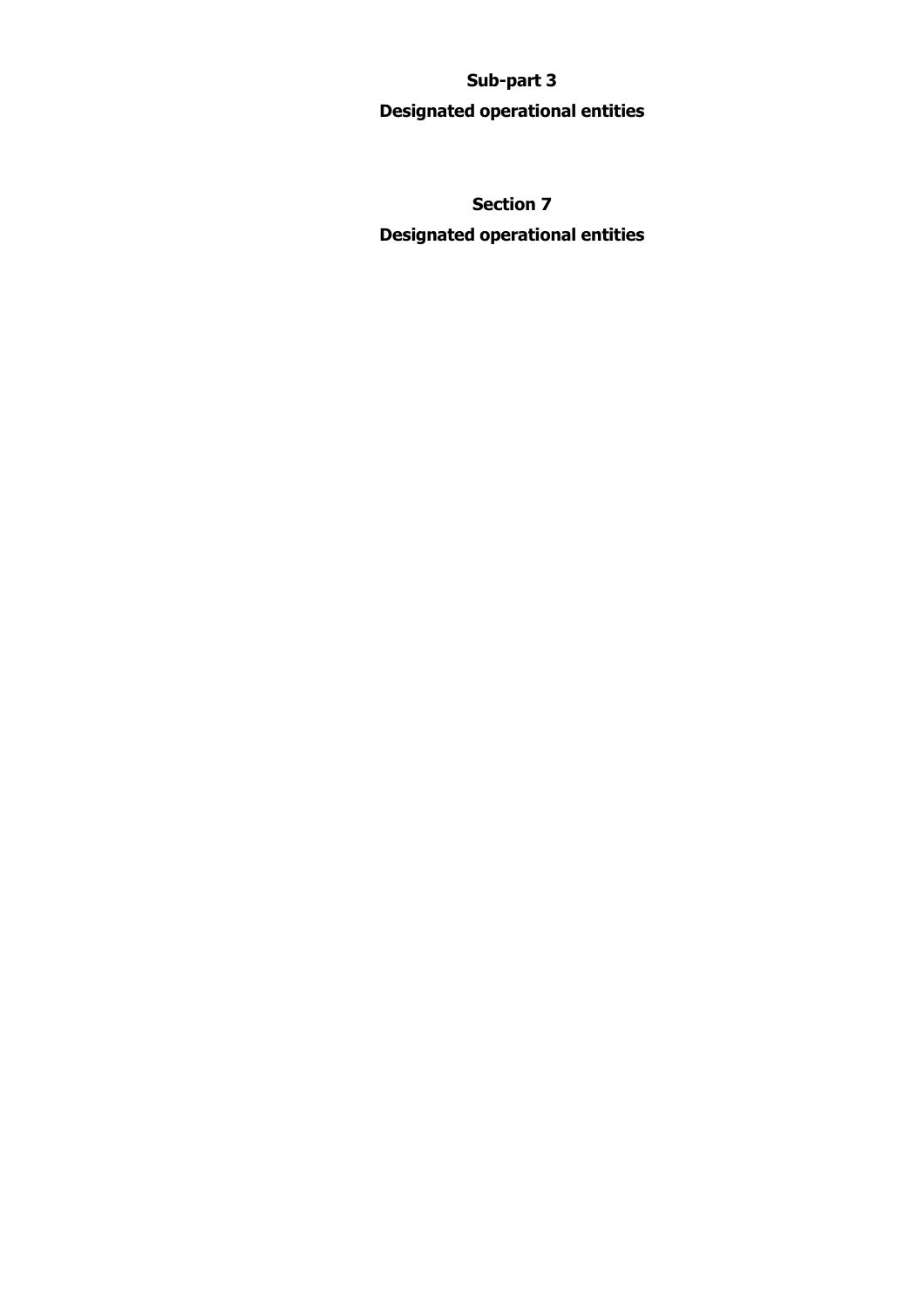(1) Only designated operational entities that have been accredited and published by the executive board are authorized to perform validation and verification. The designated operational entities are appointed by the project initiator. They are required to review the information supplied by the project initiator for correctness and completeness, and to provide correct and complete information in the validation and verification report.

(2) The Federal Ministry for the Environment, Nature Conservation and Nuclear Safety may, by agreement with the Federal Ministry of Economics and Labour, determine that agencies other than those specified in paragraph (1) are likewise authorised to perform validation and verification, by way of a statutory ordinance not requiring the consent of the *Bundesrat* <Upper House of Parliament>, taking account of the requirements listed in Annex A to decision 16/CP.7 of the Conference of the Parties to the Convention.

(3) The requirements of section E of the Annex to decision 16/CP.7 and sections E, G and I of the Annex to decision 17/CP.7 of the Conference of the Parties to the Convention shall be observed for the accurate and objective preparation of the validation and verification reports. The Federal Ministry for the Environment, Nature Conservation and Nuclear Safety may, by agreement with the Federal Ministry of Economics and Labour, regulate the relevant requirements and procedures, by way of a statutory ordinance which shall not require the consent of the *Bundesrat* <Upper House of Parliament>. In this respect, during the course of verification, it is important to ensure that double counting on the basis of direct or indirect emission reductions and double crediting on the basis of public funding pursuant to section 5, paragraph (1), sentences 4 and 5 are excluded.

#### **Part 3**

#### **Clean development mechanism**

# **Section 8 Approval**

(1) Within the context of the clean development mechanism, the competent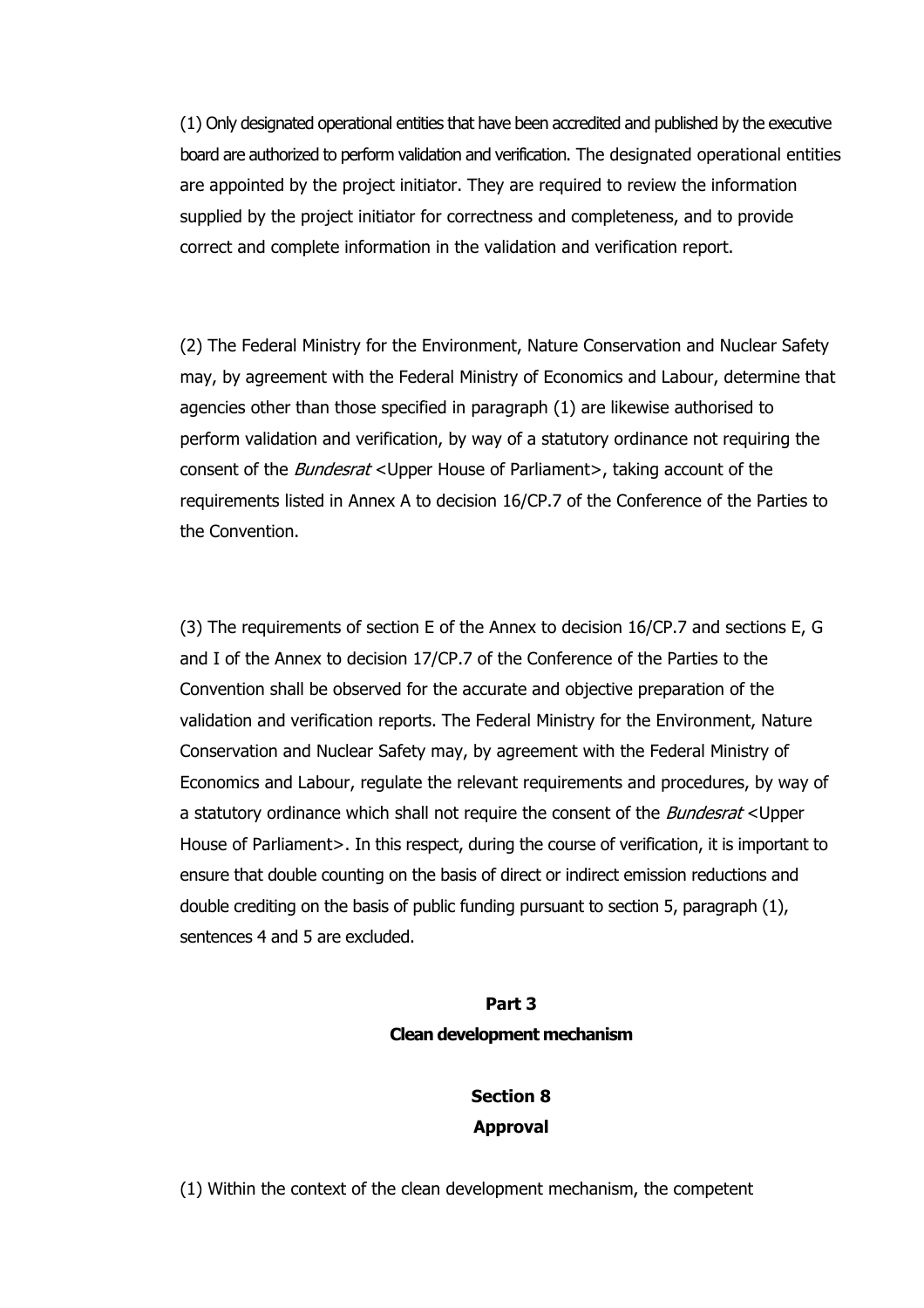authority shall grant its approval, provided

- 1. the project documentation conforming to the requirements of paragraph (3) and the objectively and accurately prepared validation report indicate that the project is expected to achieve an additional emission reduction, and provided the project activity
- 2. does not cause any serious adverse environmental impacts, and
- 3. does not oppose the sustainable development of the host country in an economic, social or ecological respect, and in particular, does not contravene any existing national sustainability strategies.

Section 3, paragraph (1), sentence 2 shall apply *mutatis mutandis*.

(2) Approval shall be denied if

- 1. there are facts to justify the assumption that the project initiator is unable to offer the required guarantee of proper implementation of the project activity, particularly compliance with the obligations under this Act, or
- 2. the eligibility status list indicates that the Federal Republic of Germany, as a potential investor country, fails to meet the eligibility requirements of number 31, or the potential host country fails to meet the eligibility requirements of number 30, section F of the Annex to decision 17/CP. 7 of the Conference of the Parties to the Convention.
- (3) Approval shall be granted upon submission of a written application to the competent authority by the project initiator. The project initiator shall enclose the following documents with his application:
	- 1. the project documentation,
	- 2. the validation report, and
	- 3. a letter of endorsement from the host country, if such a letter has been issued.

The project documentation, including the monitoring plan, must be prepared in accordance with the requirements on form and content contained in Appendix B and section H to the Annex to decision 17/ CP. 7 of the Conference of the Parties to the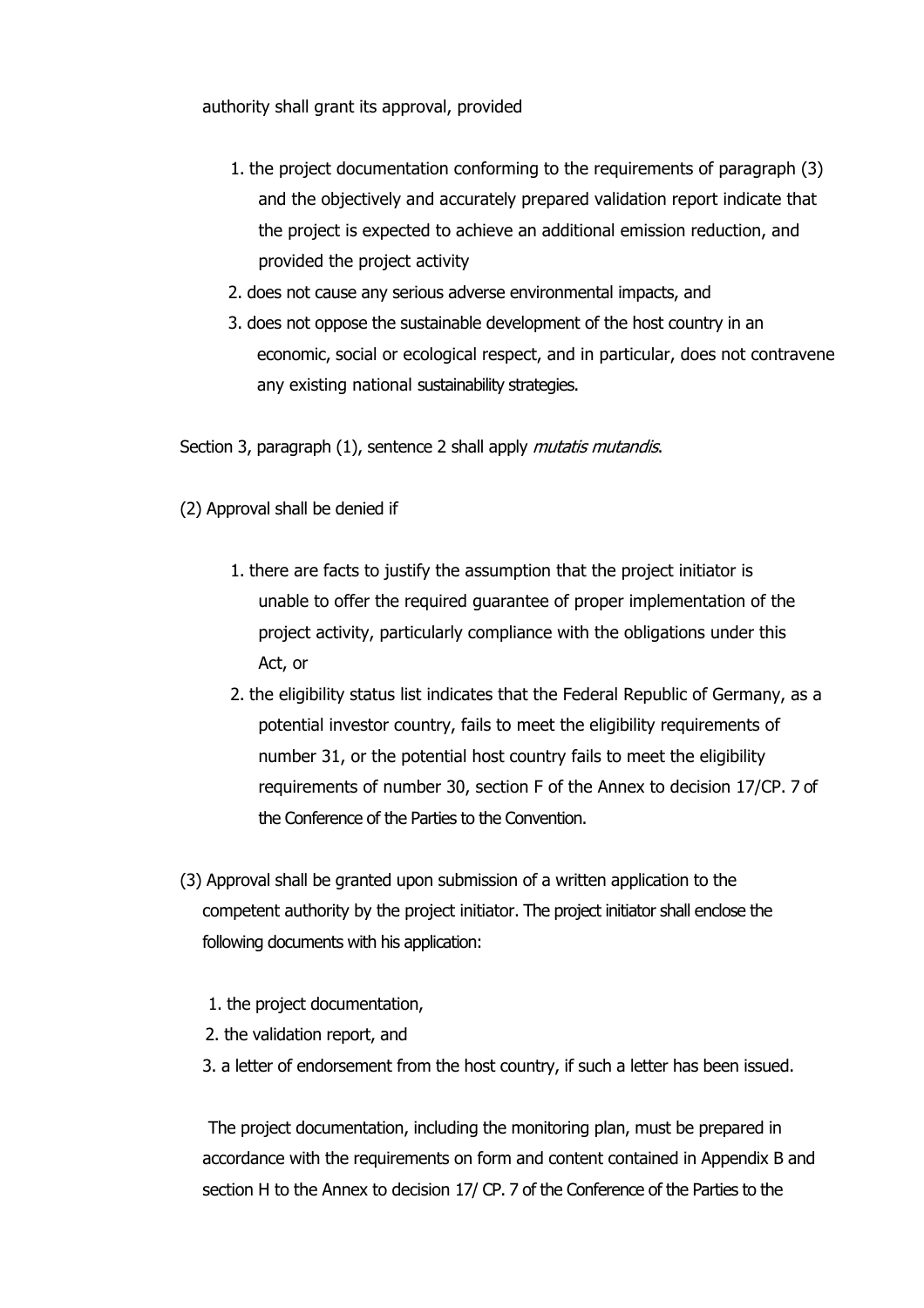Convention. The project documentation must show that public participation pursuant to the requirements in number 40 of section G to the Annex to decision 17/CP.7 of the Conference of the Parties to the Convention has taken place.

(4) The competent authority may obligate the project initiator to carry out an environmental impact assessment proving that the requirement pursuant to number 2 of paragraph (1) has been met, if it estimates, particularly on the basis of the project activity described in the validated project documentation and the environmental impacts outlined therein, that substantial adverse environmental impacts are likely, given the scope, location and consequences of the project activity. The Federal Ministry for the Environment, Nature Conservation and Nuclear Safety may, by agreement with the Federal Ministry of Economics and Labour and the Federal Ministry for Economic Cooperation and Development, set out the specific requirements of an environmental impact assessment pursuant to sentence 1 by way of a statutory ordinance not requiring the consent of the Bundesrat <Upper House of Parliament>. Existing international standards containing ecological and social implications shall be taken into account in this respect.

(5) Section 3, paragraph (4), sentences 6 and 7, paragraphs (5) and (6) shall apply *mutatis* mutandis.

(6) At the project initiator's application, the competent authority shall authorise a natural or legal person as defined in Article 12, paragraph (9) of the Protocol to participate in a project activity for which approval has been granted pursuant to paragraph (1).

## **Section 9 Review application**

Provided the requirements of number 41 of section G or number 65 of section J of the Annex to decision 17/CP.7 of the Conference of the Parties to the Convention have been met, the competent authority may submit a review application to the executive board. The project initiator shall be notified of this fact immediately.

## **Part 4 Common provisions**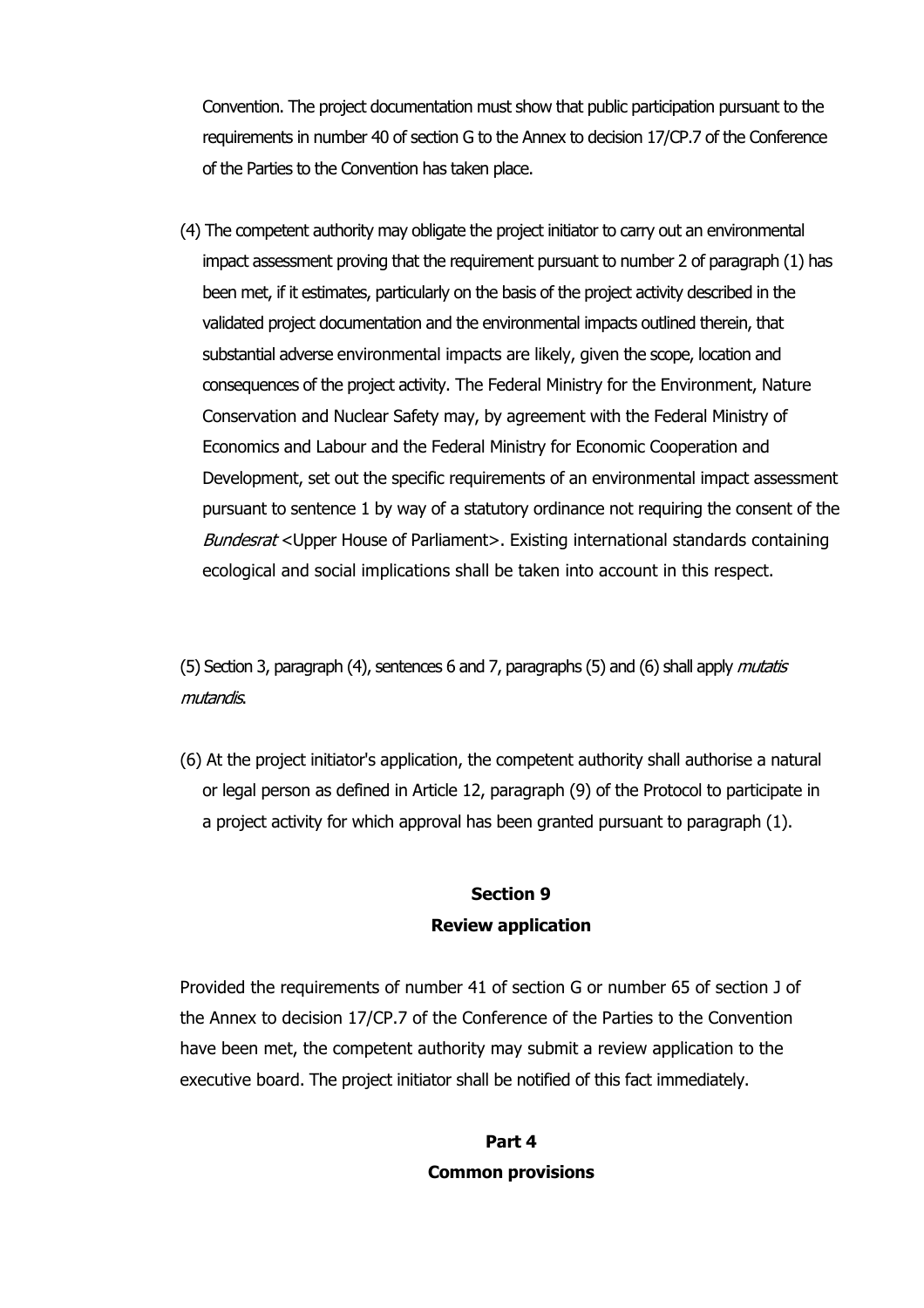# **Section 10 Competent authority; transfer of duties**

(1) For the purposes of this Act, the competent authority shall be the Federal Environmental Agency.

(2) The competent authority pursuant to paragraph (1) may transfer its duties and authorities, with the exception of competence for the prosecution and punishment of administrative offences under section 15, either partially or in full to a legal person, provided the latter is able to guarantee that the transferred duties will be performed correctly and centrally for the territory of the Federal Republic of Germany. The incumbent shall be subject to the supervision of the competent authority pursuant to paragraph (1). In the event of a transfer of duties to a legal person under public law, sentence 2 shall apply *mutatis mutandis*.

# **Section 11 Appointment of an authorised representative**

If the project initiator is comprised of several natural or legal persons, one natural person with a postal address in Germany shall be designated to the competent authority as the joint authorised representative.

If the project initiator's company is based abroad and does not have a branch office in the Federal Republic of Germany, he must appoint a person resident within Germany as the authorised recipient for all deliveries.

## **Section 12**

### **Monitoring of quantities**

(1) The competent authority shall report to the Federal Government, for the first time on 31 December 2006 and thereafter annually, the quantity of actual registrations and the number of anticipated registrations for the forthcoming reporting period, as outlined in section 5, paragraph (8) of this Act.

(2) If the report of the competent authority pursuant to paragraph (1) casts doubt on compliance with the commitment period reserve pursuant to number 6 of the Annex to decision 18 /CP. 7 of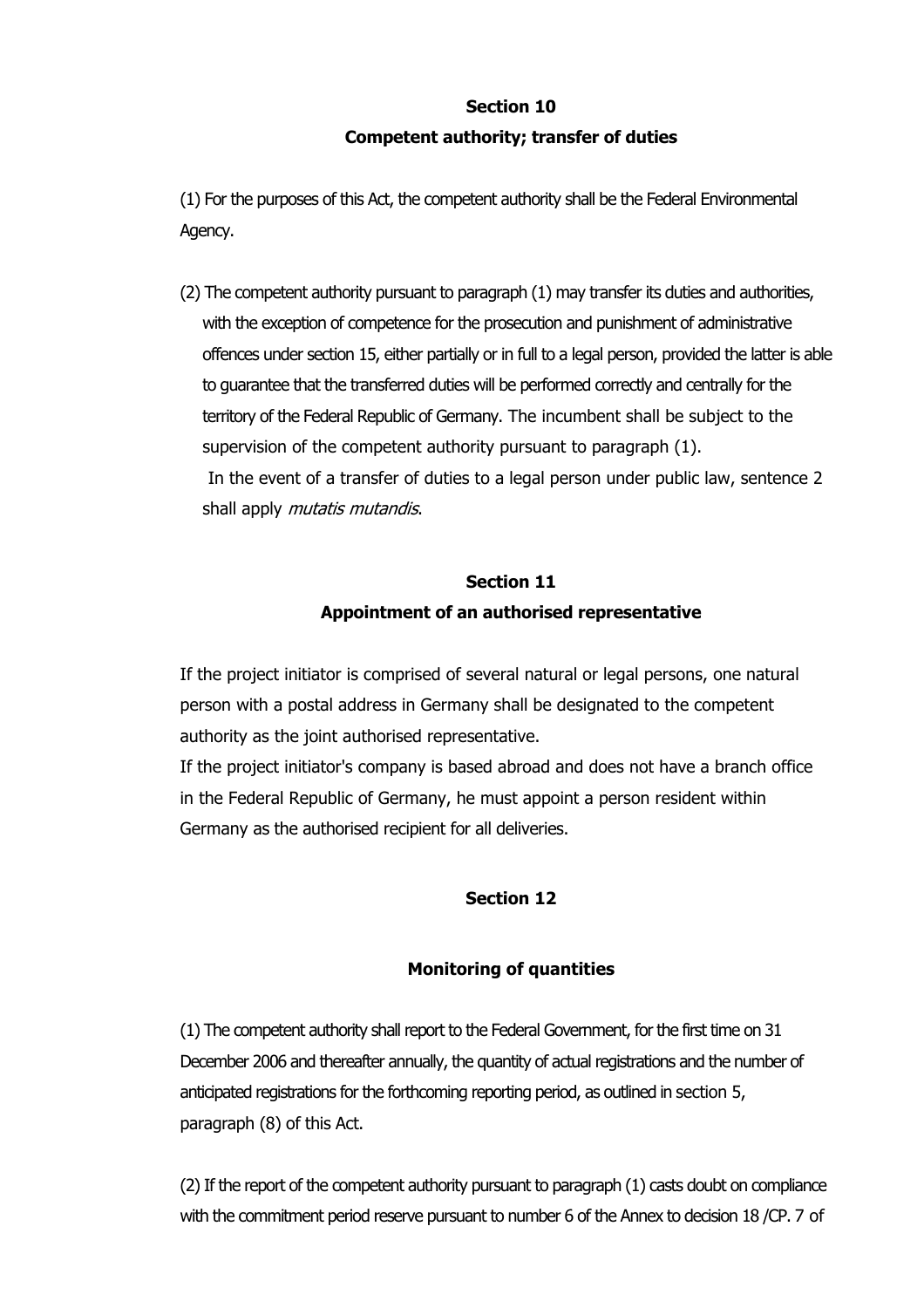the Conference of the Parties to the Convention, the Federal Government may resolve to limit the quantity of emission reduction units generated by project activities within the territory of the Federal Republic of Germany by way of a statutory ordinance which shall not require the consent of the *Bundesrat* <Upper House of Parliament>. At the same time, the Federal Government shall specify the scope of this volume limitation and the date when it shall become effective, and shall publish this information in the Federal Gazette or in the electronic version of the Federal Gazette.

(3) From the date when the Federal Government has resolved the introduction of a quantity limitation pursuant to paragraph (2) , registration pursuant to section 5, paragraph (8) shall be subject to preregistration. Preregistration of a project activity within the context of joint implementation in the territory of the Federal Republic of Germany shall be implemented by the competent authority.

(4) The Federal Ministry for the Environment, Nature Conservation and Nuclear Safety is authorised to regulate the preregistration procedure pursuant to paragraph (3) and the measures designed to ensure compliance with the volume limitation by way of a statutory ordinance not requiring the consent of the *Bundesrat* <Upper House of Parliament>. In this respect, measures must be taken to ensure that preregistration is cancelled if the project activity in question fails to become registered within two years of preregistration pursuant to section 5, paragraph (8).

## **Section 13 Statutory ordinance on approval requirements**

The Federal Ministry for the Environment, Nature Conservation and Nuclear Safety may, by agreement with the Federal Ministry of Economics and Labour and the Federal Ministry for Economic Cooperation and Development, with due regard for decisions 16/CP.7 and 17/CP.7 of the Conference of the Parties to the Convention, regulate the requirements governing the individual provisions for approval as outlined in section 3, paragraph (1), 5, paragraph (1) and 8, paragraph (1) as well as the grounds for refusal outlined in section 3, paragraph (2), 5, paragraph (2) and 8, paragraph (2) of this Act, by way of a statutory ordinance which shall not require the consent of the Bundesrat <Upper House of Parliament>.

**Section 14**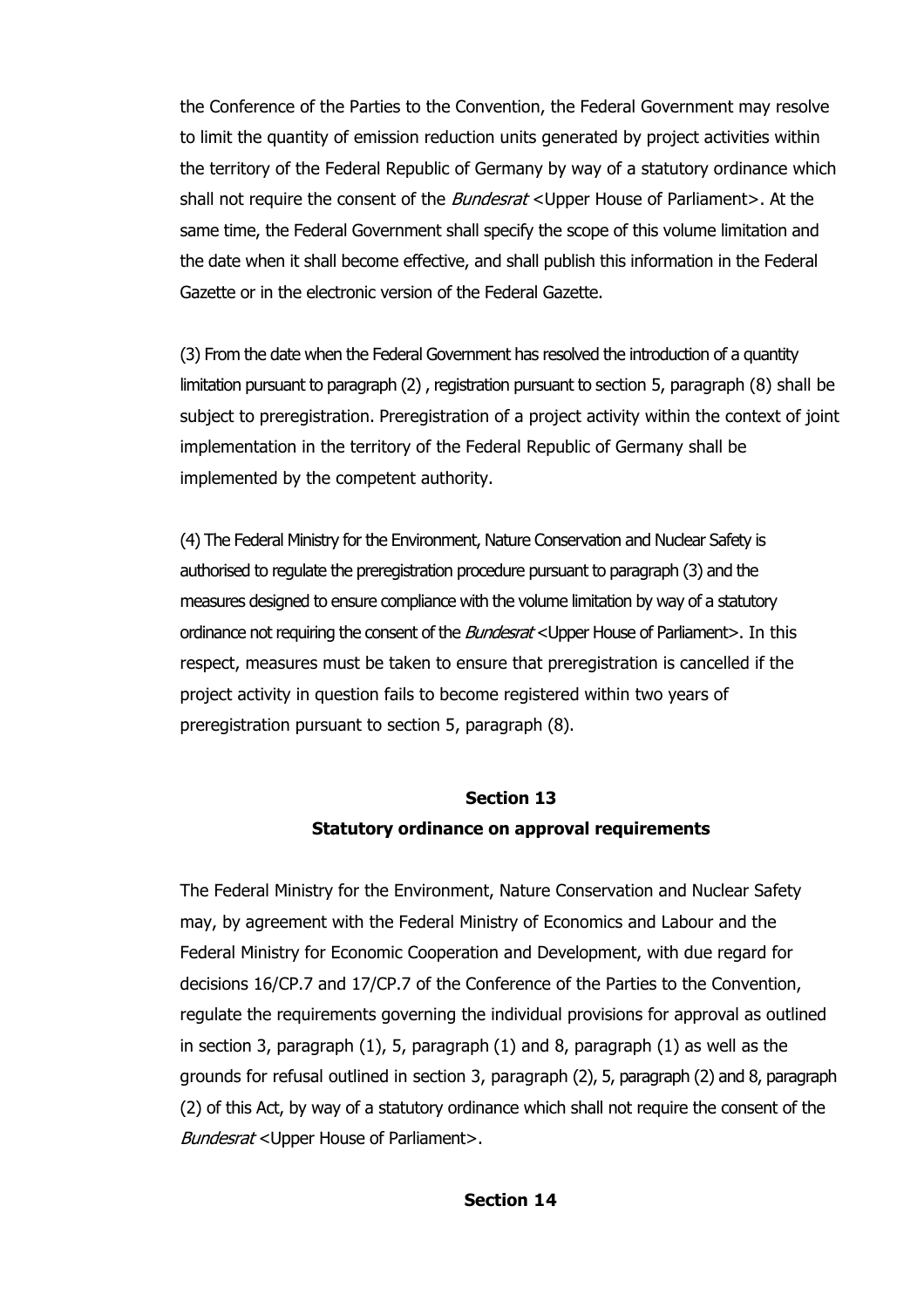#### **Charges**

For all official acts under this Act and the statutory ordinances adopted for the purposes of its execution, the competent authority shall levy charges and fees. The Federal Ministry for the Environment, Nature Conservation and Nuclear Safety shall determine, by way of a statutory ordinance not requiring the consent of the *Bundesrat* <Upper House of Parliament>, the cases in which fees are payable, the level of said fees, and the reimbursable expenditure for official acts under this Act and the associated statutory ordinances. The fees shall be calculated in such a way to cover the entire administrative expenses.

## **Section 15 Provisions on fines**

(1) Anyone who wilfully or negligently, in contravention of section 6, paragraph (2), sentence 3 or section 7, paragraph (1), sentence 3, fails to provide correct or complete information

- 1. in the monitoring report or in the validation report, or
- 2. in the verification report

shall be deemed to have committed an administrative offence.

(2) In the cases referred to in paragraph (1), no. 2, the administrative offence may be punishable by a fine of up to one hundred thousand Euros, and in other cases by a fine of up to fifty thousand Euros.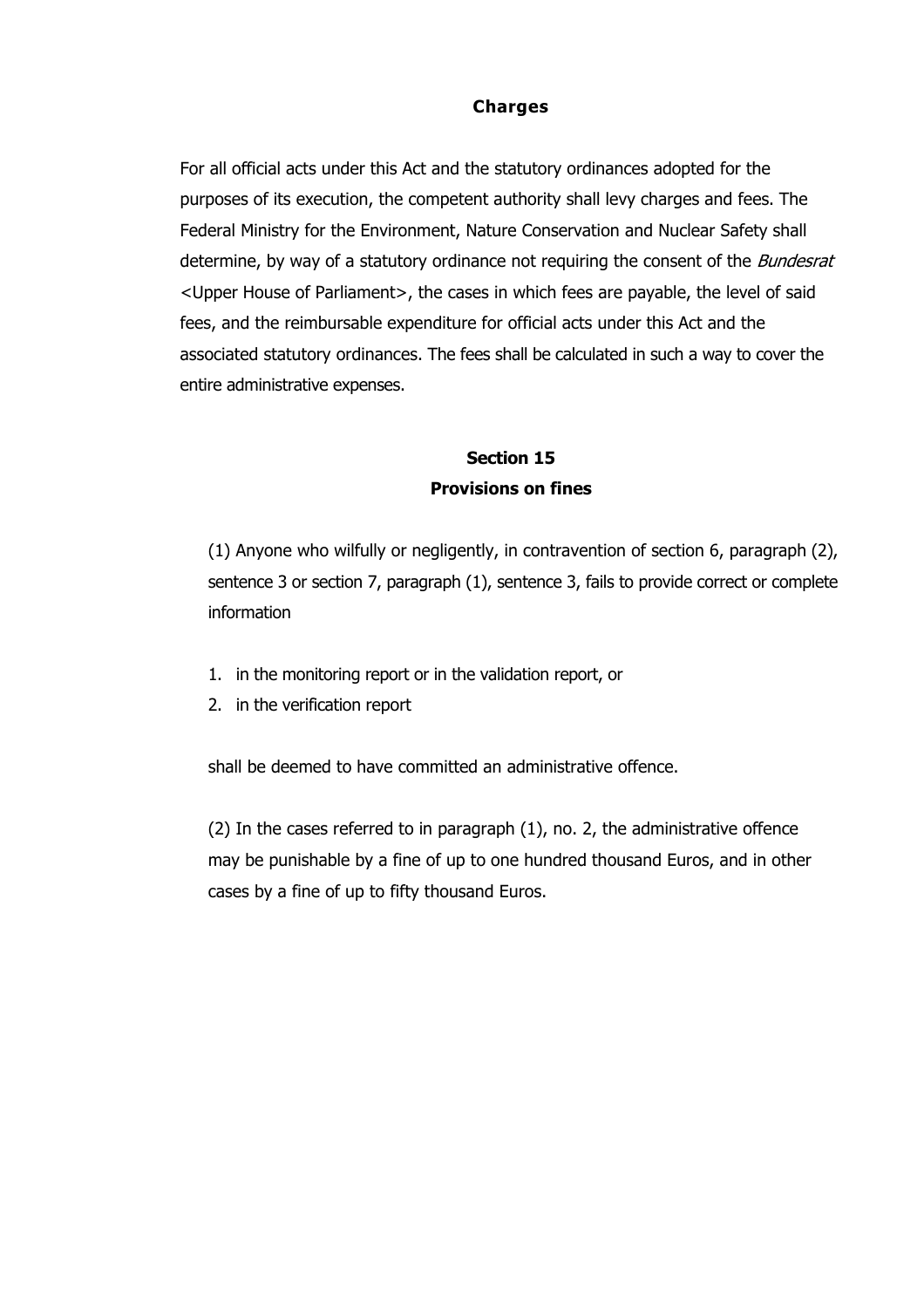#### **Article 2**

#### **Amendment to the Greenhouse Gas Emissions Trading Act**

(See German version of Act for full contents of Article 2.)

The Act on the introduction of project-based mechanisms comprises two parts. While Article 1 provides the national legal foundations for implementing the project-based Kyoto mechanisms for the generation of emission credits (see English translation of Article 1 above), Article 2 regulates the use of the credits generated from these project activities.

#### Article 2

Article 2 regulates the use of emissions credits generated from project activities in accordance with the provisions in the Linking Directive, which provide for the linking of the Community emissions trading system with the project-based mechanisms.

This link is made by amending the Greenhouse Gas Emissions Trading Act (TEHG), which provides the legal framework for emissions trading in Germany by implementing the Emissions Trading Directive.

The TEHG prescribes inter alia a provision that obligates the operator of an installation covered by emissions trading to surrender allowances for the  $CO<sub>2</sub>$  emissions generated:

#### "Section 6 paragraph (1)

The responsible party shall, by 30 April each year and for the first time in 2006, surrender a number of allowances to the competent authority corresponding to the emissions generated by its activities in the previous calendar year."

This provision in section 6 paragraph (1) is now supplemented in Article 2 by paragraphs 1 a-c. These prescribe that the operator of an installation subject to emissions trading can in principle also fulfil his obligation to surrender allowances by means of the surrender of ERU or CER from JI and CDM projects. At the same time however, the restrictions in the Linking Directive are also implemented:

"(1a) The responsible party may fulfil the obligation to surrender allowances pursuant to paragraph (1) in the first allocation period through the surrender of certified emission